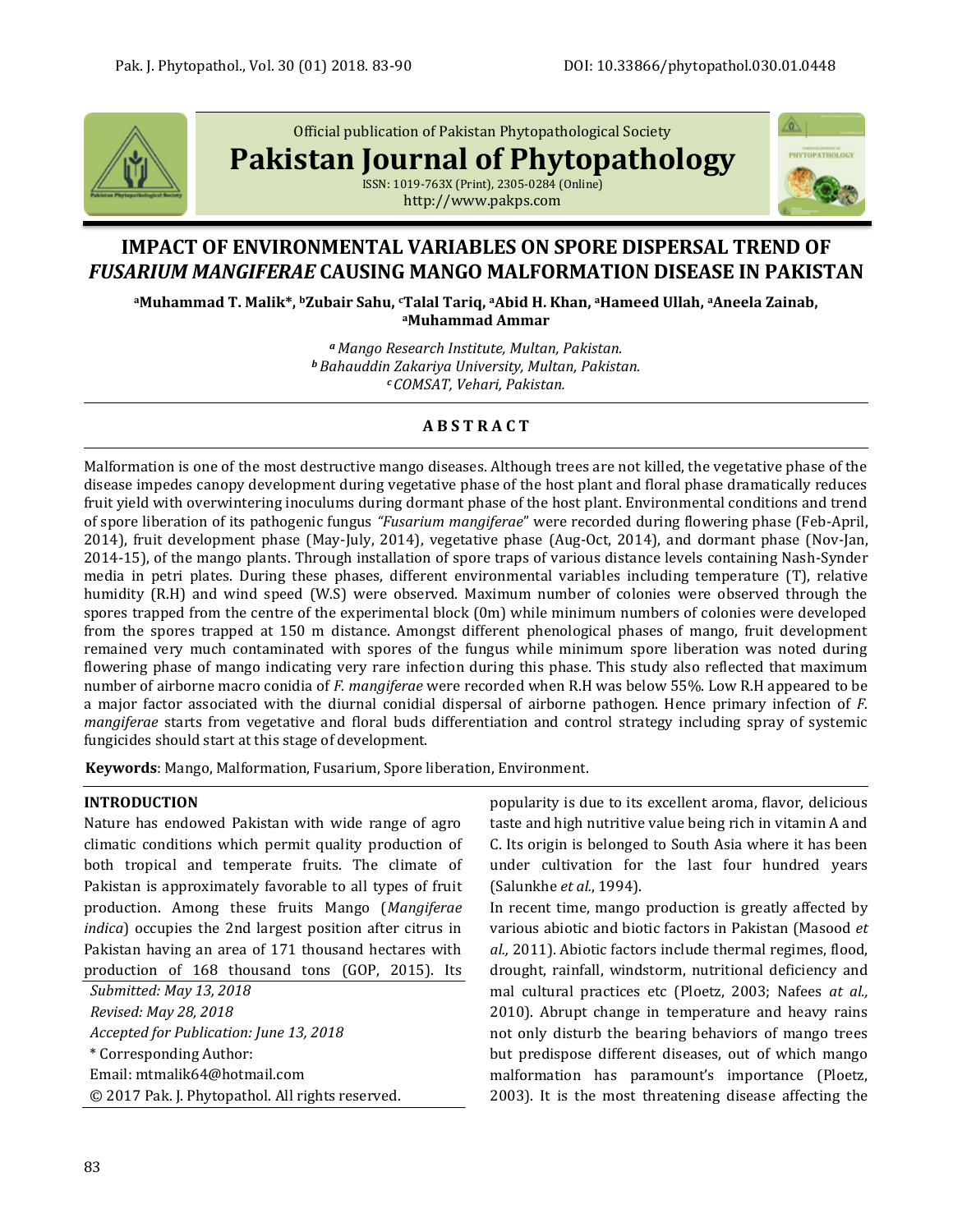mango orchards severely which has been the significant impact on the promulgation of trees and commercial fruit yield. The losses due to this disease vary with the cultivars and disease severity. In general, production losses may range from 80-90% as the diseased inflorescence may not succeed to produce fruits (Ploetz, 1999).

Mango malformation disease is of two types i.e. vegetative malformation and floral malformation. These types may express the same disease (Kumar and Beniwal, 1987) causing serious losses in the yield. Most recent literature confirms that malformation is induced by a fungus named as *Fusarium mangiferae* (Ploetz 1999; Ploetz *et al.,* 2002; Freeman *et al*., 2004). However, gradual increase in its appearance on new seedling and trees is dominating with the passage of time which is also unpredictable. The latently infected plants and the infected propagation material are responsible for the blowout of the pathogen which is the main source of the long distance spread of disease (Kumar *et al.,*1993) & (Ploetz, 1999).

Efforts to manage malformation may not met with significant success. Pruning of infected buds, indicative shoots and many subtending nodes and use of effective fungicides showed some effectiveness against this disease (Pernezy and Ploetz, 2000). Although a lot of research and experiments have been conducted since decades on different aspects of mango malformation disease but less importance has been given to its spore dispersal trend in the light of environmental variables in Pakistan. So, understanding with its epidemiology through observing spore dispersal trend in the present environmental degradation has paramount's importance. In this study, the management strategy could be formulated after the confirmation of the exact cause of this disease, which is a fungus named *Fusarium mangiferae*.

# **MATERIALS AND METHODS**

This study was conducted in experimental orchard of Mango Research Institute Multan, comprising of different mango varieties Viz S.B Chaunsa and Sindhri. Trees had the average height of 05m with spacing of 10m between rows. For the estimation of conidial abundance in the air in experimental block, passive space trapping system was used. The height of those traps was maintained at 02 m with the help of bamboo sticks. In this frame, a petri plates containing *Fusarium* specific medium Nash-Snyder (NS) was exposed directly to the air (Gamliel-Atinsky *et al*., 2009).

The spore traps were installed on north side of both blocks at 6 different places in and outside the experimental block viz. 0m (Centre of block) at 30m, 60m, 90m, 120m and 150 m far from the block with 4 replications. The traps were used to install once in a week between 9.00 am to 4.00 pm, during four phenological phases of mango viz vegetative phase (Aug-Oct), dormant phase (Nov-Jan), flowering phase (Feb-April) and fruit development phase (May-July). In statistical analysis, the mean of all the data of spore liberation during each month was considered as representative data of that particular month.

The exposed Petri plates containing NS media were selected with laboratory film and placed in incubator at 25  $\pm$ 1 °C for colony growth of the fungus. After four to five days, the colonies were counted with the division of Petri plates into four parts to estimate spore liberation inoculum availability at a site (Noriega-Cantu *et al*., 1999; Gadoury *et al.,* 1983). The metrological data regarding temperature, relative humidity and wind speed were also noted from the adjacent Central Cotton Research Institute Multan. Number of spores liberated were assessed by observing the number of colonies developed in passive spore trapping method at different spatial levels. Spores and colony growth were observed in microscope.

The data of above treatments were collected and analyzed statistically by using statistic 8.1 version analytical software with the help of factorial design. The treatment means were compared by using LSD at 1% alpha confidence level.

# **RESULTS & DISCUSSION**

Inoculum load of mango malformation causing fungus *F. mangiferae* was monitored through trapping its spores with harboring on NS medium where the spores developed fungus colonies. The number of fungus colonies developed reflected the number of trapped spores or inoculum load. Basically, this study was aimed at offering a lucid and complete view of this different aspects of mango malformation spread.

The spores of *F. mangiferae* were tried to detect at different spatial levels so that spore free zone could be assessed specially for the establishment of mango nursery. The data given in table 1 revealed the significant decrease in inoculum load with the increase of distance from orchard. Maximum number of spores was examined in the centre of the orchard while minimum at the distance of 150 m away from the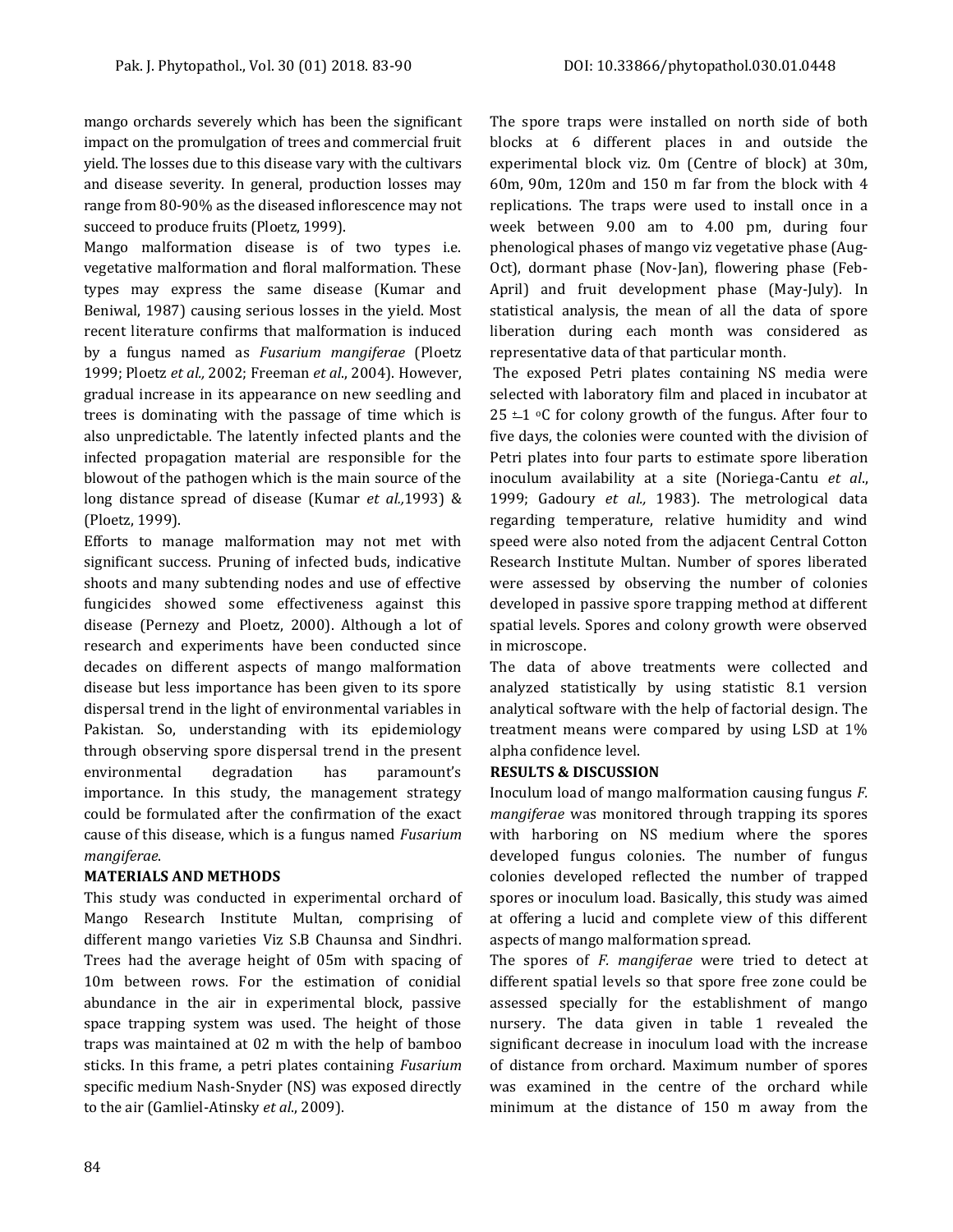orchard. This trend of spore spread very clearly indicated that spore free zone was quite possible beyond 150 m to establish a clear mango nursery. The maximum spore libation in the centre of the block might be due to the fact that source of inoculum was present nearby and when the distance from source increased the spore trapping was decreased.

Table 1. Mean inoculum load of *F. mangiferae* monitored at 06 different spatial levels.

| 0m          | 30m    | 60m                                         | 90 <sub>m</sub> | 120m              | $\sim$<br>150m   |
|-------------|--------|---------------------------------------------|-----------------|-------------------|------------------|
| 207<br>. 50 | 188.72 | $\sim$<br>60<br>. .<br><b>LUT</b><br>. 20 U | $\sim$<br>AC    | $\sim$<br>л.<br>. | ′ ∠L<br>-14<br>. |
|             |        |                                             |                 |                   |                  |



Figure 1. *F. mangiferae* spores trapped at six spatial levels.



Figure 2. *F. mangiferae* colonies developed from spores trapped at six spatial levels.

These results were in line with the results of Gamliel *et al*.,2009 who concluded as the distance from source increases the number of spores will decrease. Spread and distribution of the disease inoculum was also examined during four (04) different phonological stages of mango viz. vegetative phase indicating the months of August, September and October, dormant phase comprising of November, December and January, flowering phase consisting of February, March and April and fruit development phase having May, June and July to note mode and trend of spore dispersal. It was observed in table 2 that maximum spore liberation was during fruit development phase which was by 259.99 in number on an average followed by 168.19 noted during vegetative phase and in dormant stage 143.37 the least spore liberation (79.19) was observed during flowering stage indicating rare primary infection during this stage.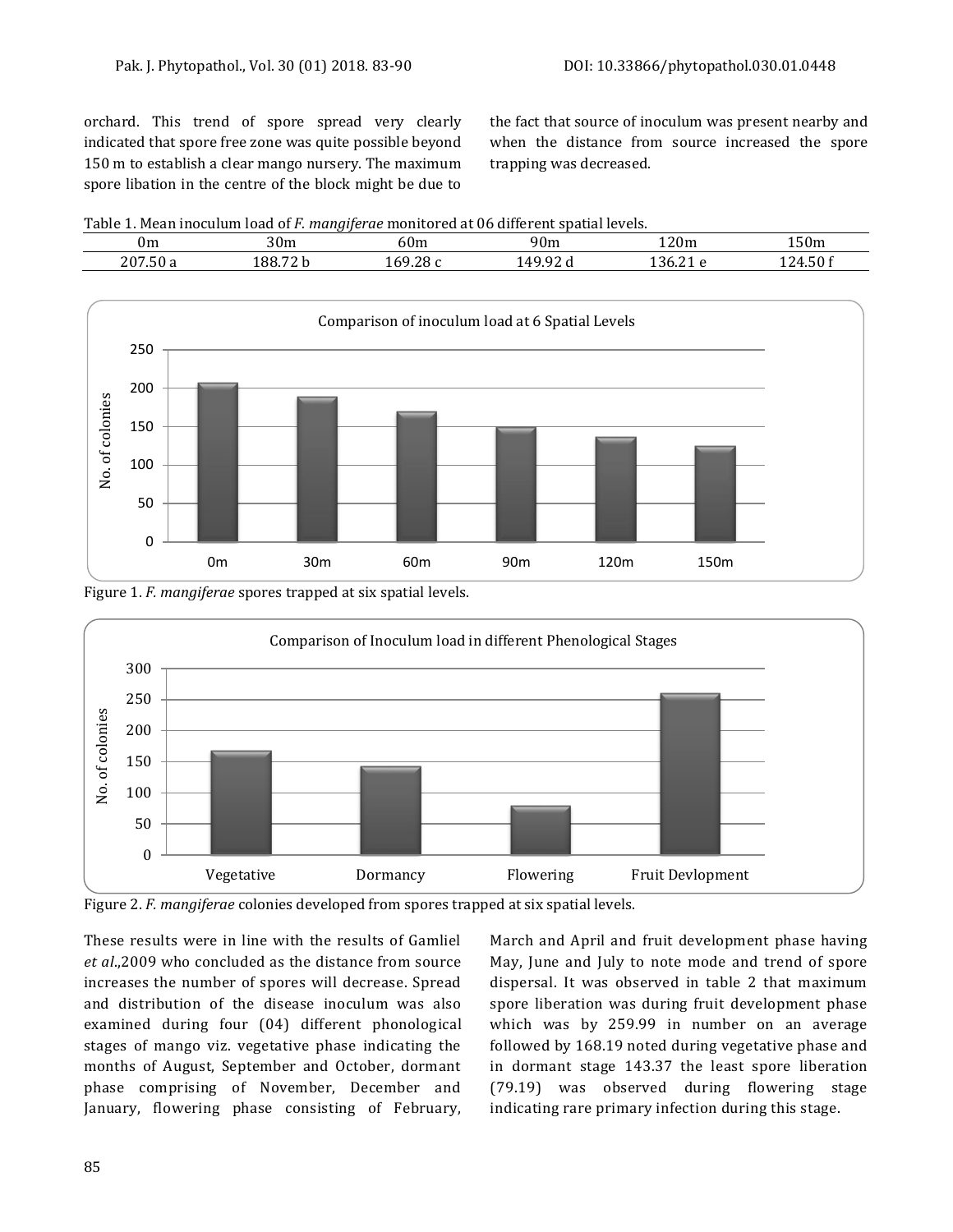Table 2. Mean inoculum load of *F. mangiferae* monitored in 04 different Phenological stages.





Figure 2. *F. mangiferae* spores trapped in different phenological stages.



Figure 2.1. *F. mangiferae* colonies developed from spores trapped in vegetative phase at six spatial levels.



Figure 2.2. *F. mangiferae* colonies developed from spores trapped in dormant phase at six spatial levels.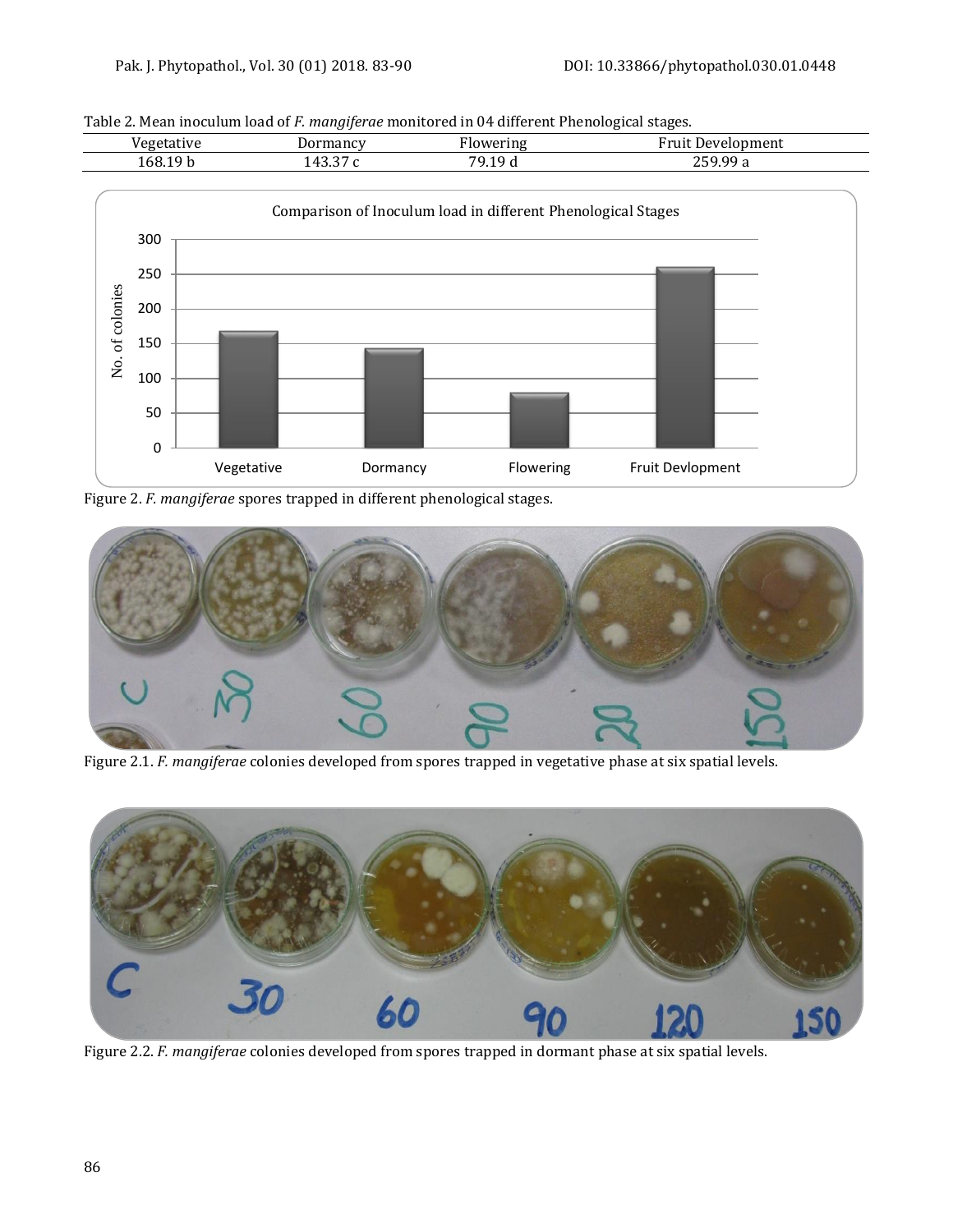

Figure 2.3. *F. mangiferae* colonies developed from spores trapped in flowering phase at six spatial levels.



Figure 2.4. *F. mangiferae* colonies developed from spores trapped in fruit development phase at six spatials levels.



Figure 2.5. *F. mangiferae* colonies and microscopic observation of fungal spores.

It is worth mentioning here, that during fruit development phase of mango, minimum relative humidity was observed which is the most important factor for spore liberation. On the other hand, tendency of emergence of new vegetative flushes also remained in progress due to frequent irrigation and conducive temperature. These liberated spores may easily land on new flushes. After crop harvest, vegetative growth was achieved and resultantly, more inoculum load of pathogenic fungus was observed during this phase as compared to dormancy at flowering phase because of more spore production due to less quantity of *F. mangiferae*

during this phase. It was clear that spore liberation / spread was always more on new vegetative flushes irrespective of their time of emergence. The maximum spore liberation in the fruit development stage might be due to the favorable environmental conditions which cause the maximum spore liberation in this stage as compared to other phenological stage.

The mean inoculum load of *F. mangiferae* ranging 104.10- 254.40 during vegetative phase of development is quite different when compared with its load ranging from 60.65- 97.23 in flowering phase (Table 3).

| Table 3. Mean inoculum load of F. mangiferae monitored in 04 phenological stages at different spatial levels. |                    |          |                 |          |  |  |  |  |
|---------------------------------------------------------------------------------------------------------------|--------------------|----------|-----------------|----------|--|--|--|--|
|                                                                                                               | Vegetative         | Dormancy | Flowering       | Fr. Dev. |  |  |  |  |
| 0m                                                                                                            | 254.40 d           | 179.56 g | 97.23 n         | 298.81 a |  |  |  |  |
| 30 <sub>m</sub>                                                                                               | 217.15 f           | 164.52h  | $89.65\,\sigma$ | 283.56 b |  |  |  |  |
| 60 <sub>m</sub>                                                                                               | 175.37 g           | 150.58 i | 84.27 o         | 266.90c  |  |  |  |  |
| 90 <sub>m</sub>                                                                                               | 138.60 i           | 132.90 i | 75.31 p         | 252.85 d |  |  |  |  |
| 120m                                                                                                          | 119.54 k           | 121.50 k | 68.02q          | 235.77 e |  |  |  |  |
| 150m                                                                                                          | $104.10 \text{ m}$ | 111.191  | 60.65r          | 222.06 f |  |  |  |  |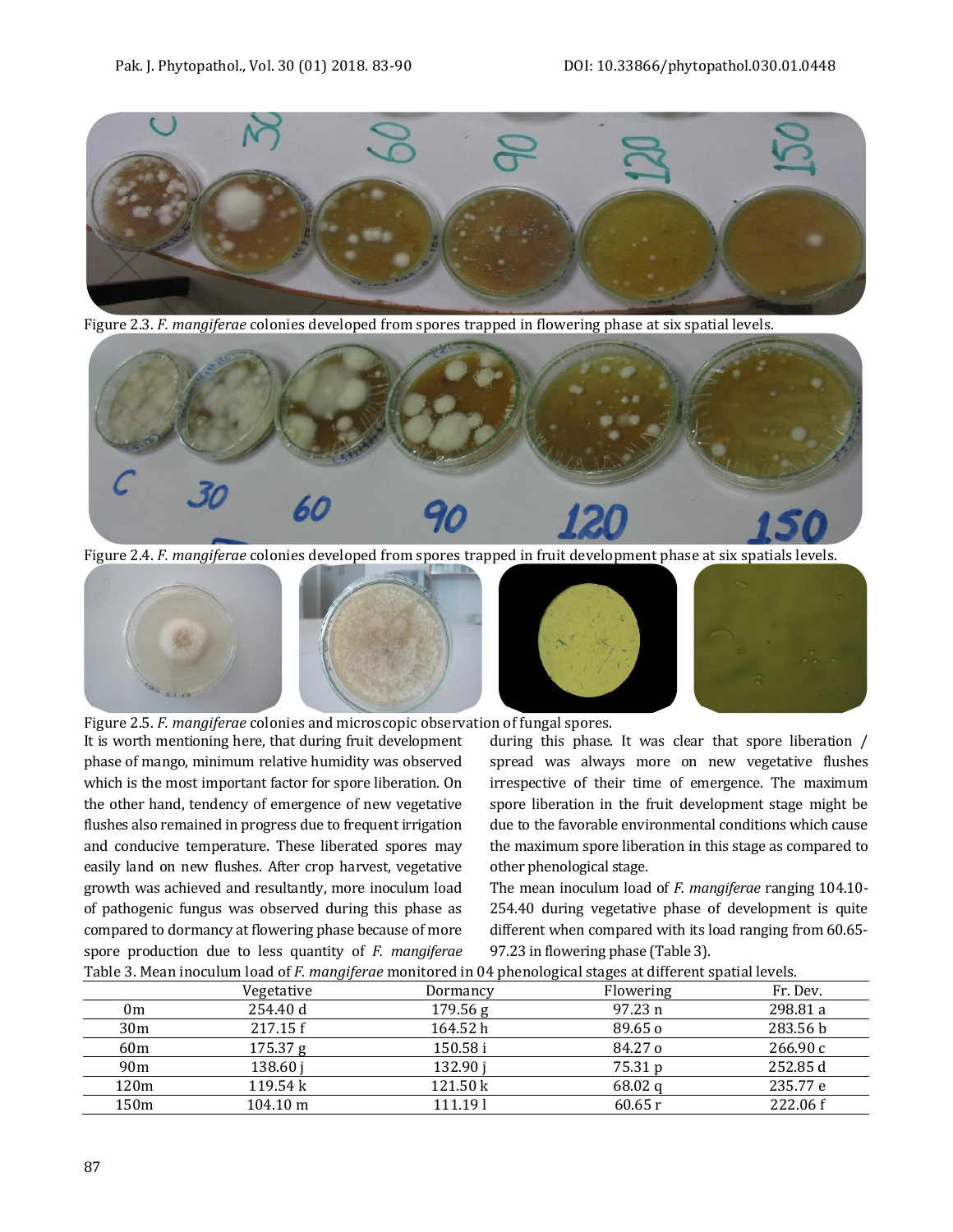

Figure 3. Comparison of *F. mangiferae* spores trapped in interaction of phonological stages with spatial levels.

|                                |                       | Temperature(°C) Relative Humidity (%) |      |       |       | Wind   |                          |  |
|--------------------------------|-----------------------|---------------------------------------|------|-------|-------|--------|--------------------------|--|
| Phenological Stage             | <b>Phenology Spar</b> | Max.                                  | Min. | Morn. | Even. | Speed  | Mean of spore liberatior |  |
|                                |                       |                                       |      |       |       | (Km/h) |                          |  |
|                                | August                | 35.2                                  | 27.9 | 77.1  | 67.3  | 5.5    |                          |  |
| Vegetative phase               | September             | 35.2                                  | 25.4 | 79.5  | 63.8  | 4.9    | 168.19                   |  |
|                                | <b>October</b>        | 33.8                                  | 22.7 | 79.3  | 63.4  | 3.3    |                          |  |
|                                | <b>MEAN</b>           | 34.7                                  | 25.3 | 78.6  | 64.8  | 13.7   |                          |  |
|                                | November              | 26.9                                  | 13.1 | 84.1  | 74.6  | 2.6    |                          |  |
| Dormant Phase                  | December              | 20.4                                  | 9.3  | 89.7  | 75    | 3.1    |                          |  |
|                                | January               | 19.7                                  | 6.2  | 97.1  | 61.4  | 2.8    | 143.37                   |  |
|                                | <b>MEAN</b>           | 22.3                                  | 28.6 | 90.3  | 70.3  | 2.8    |                          |  |
|                                | February              | 21.2                                  | 8.6  | 94.3  | 69.2  | 4.1    |                          |  |
|                                | March                 | 25.4                                  | 14.2 | 86.3  | 62.1  | 4.9    | 79.19                    |  |
| <b>Flowering Phase</b>         | April                 | 33.6                                  | 20.2 | 67    | 43.5  | 5.6    |                          |  |
|                                | <b>MEAN</b>           | 26.7                                  | 14.3 | 82.5  | 58.2  | 4.8    |                          |  |
|                                | May                   | 36.7                                  | 24.6 | 64    | 43.7  | 6.7    |                          |  |
| <b>Fruit Development Phase</b> | June                  | 39.9                                  | 30.5 | 62.1  | 42.4  | 7.8    |                          |  |
|                                | July                  | 36.8                                  | 29.4 | 70.6  | 51.5  | 7.4    | 259.99                   |  |
|                                | <b>MEAN</b>           | 37.8                                  | 28.1 | 65.5  | 45.8  | 7.3    |                          |  |
|                                | <b>AVERAGE</b>        | 32.95<br>55.65                        |      | 7.3   |       |        |                          |  |

| Table 4. Correlation of spore dispersal trend with different environmental factors. |  |  |  |  |  |  |  |
|-------------------------------------------------------------------------------------|--|--|--|--|--|--|--|
|-------------------------------------------------------------------------------------|--|--|--|--|--|--|--|

The mean of temperature, relative humidity and wind speed during fruit development phase were 32.95°C, 55.65% and 7.3km/h respectively (Table 4).

The results are in alliance with the finding of (Gamliel *et al.,* 2009) and (Noriega-Cantu *et al.,*1999) who described that maximum air born spores of *F. mangiferae* were trapped when the relative humidity was low 55%. The production of *mangiferae* (antifungal compound produced by the host plant in defense) was also low in this stage which resulted an

increase in spore dispersal (Chakrabarti *et al*., 1997) and (Chakrabarti and Kumar 1998). Maximum spore liberation during fruit development i.e. summer season and summer growth may escape the infection because fungus could not move in fresh growth because during this time, rate of growth of fungus is much slower than that of host tissues.

The disease prediction model was also developed (table 5) at the completion of the study and it will help us in the control of this disease in future.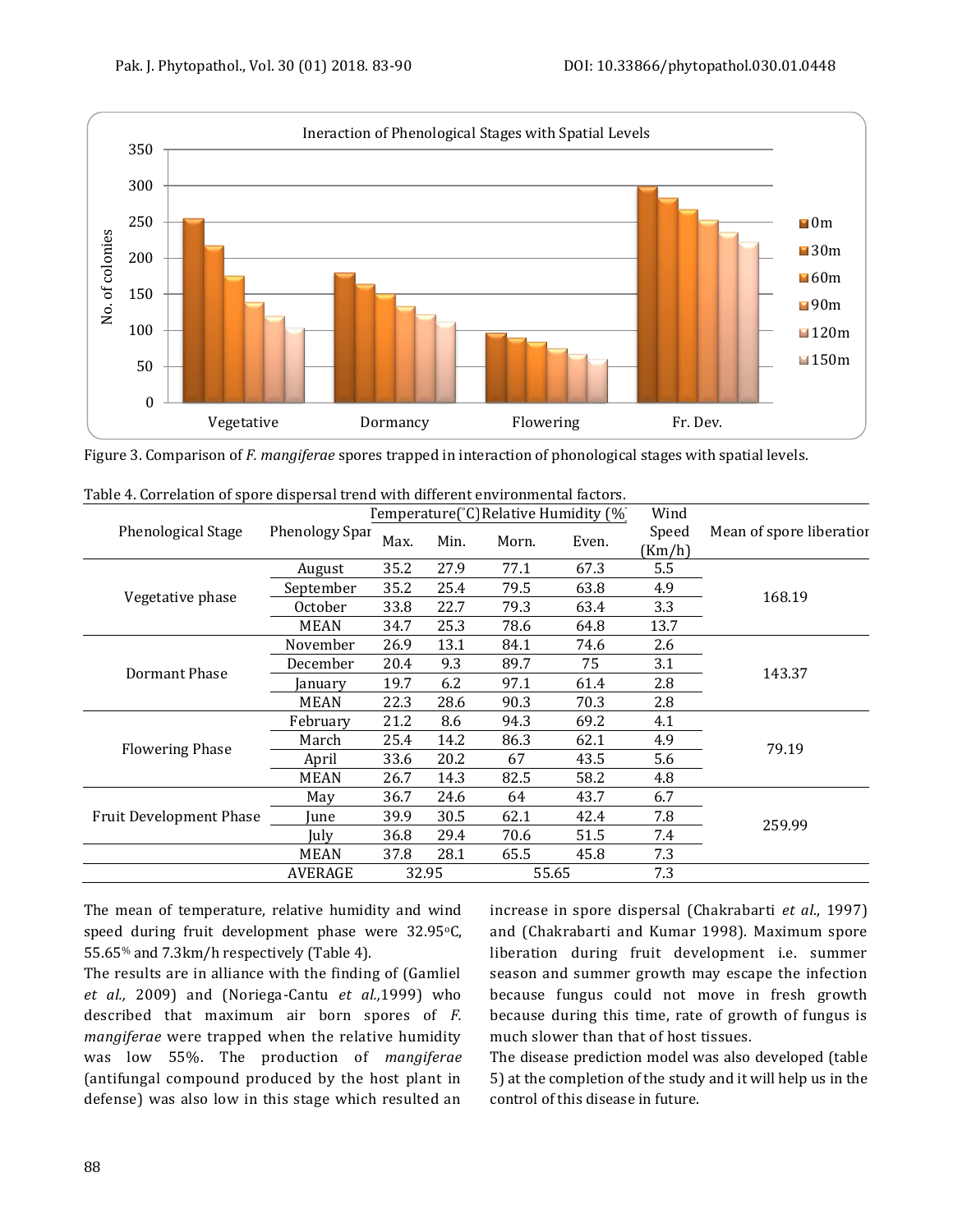|                               | Phase Name                        | Mean<br>Temperature $({}^{\circ}C)$ |      | Mean Relative<br>Humidity (%) |      | Mean Wind<br>Speed (Km/h) | Mean of total  |
|-------------------------------|-----------------------------------|-------------------------------------|------|-------------------------------|------|---------------------------|----------------|
|                               |                                   | Max.                                | Min. | Morn.                         | Max. |                           | spores trapped |
| Maximum spore                 | <b>Fruit Development</b><br>Phase | 37.8                                | 28.1 | 65.5                          | 45.8 | 7.3                       | 259.99         |
| production and dispersal      | Vegetative Phase                  | 34.7                                | 25.3 | 78.6                          | 64.8 | 13.7                      | 168.19         |
| Maximum disease<br>appearance | <b>Flowering Phase</b>            | 26.7                                | 14.3 | 82.5                          | 58.2 | 4.8                       | 79.19          |

Table 5. Disease Prediction Model.

According to this prediction model the maximum spore production and liberation occurs in fruit development phase followed by vegetative phase. It was observed that spore liberation of *F. mangiferae* was not very much affected by the temperature and wind speed but contrary to these it was greatly influenced by the relative humidity.

# **CONCLUSION**

This study reflected that maximum number of air borne macro conidia of *F. mangiferae* were recorded in infected mango orchards when relative humidity was low (55%). During fruit development phase as, low relative humidity appears to be a major factor associated the diurnal conidial dispersal of air born pathogen. Finally, it is concluded that the primary infection *F. mangiferae* starts from vegetative and floral buds at the control strategy including spray of systemic fungicides should start at this stage.

# **REFERENCES**

- Chakarbarti, D., R. Kumar and S. Ali. 1997. Mango Malformation: Seasonal Variation in Fusarium moniliforme population in Relation to Environmental Factors, Mangiferin Content and Flushings in Mangifera indica. Indian Journal of Plant Protection, 25: 146-148.
- Chakrabarti, D. and R. Kumar. 1998. Mango malformation: Role of Fusarium moniliforme and mangiferin. Agricultural reviews-Agricultural Research Communications Centre India, 19: 126-136.
- Freeman, S., D. Klein-Gueta, N. Korolev and A. Sztejnberg. 2004. Epidemiology and Survival of *fusarium* Mangiferae, The Causal agent of mango malformation disease. Acta Horticulturae: 487-491.
- Gadoury, D. M., and MacHardy, W.E. 1983. Arecording volumetric spore trap. Phytopathology, 73: 1526- 1531.
- Gamliel-Atinsky, E., A. Sztejnberg, M. Maymon, D. Shtienberg and S. Freeman. 2009. Inoculum Availability and Conidial Dispersal Patterns of

*Fusarium mangiferae*, the Causal Agent of Mango Malformation Disease. Phytopathology, 99: 160- 166.

- GOP. 2015. Fruit. Vegetables and condiments statistics of Pakistan. Ministry of National Food Security and Research, Islamabad.
- Kumar, J. and S. P. S. Beniwal. 1987. A method of estimating cultivar susceptibility against mango malformation. Tropical Pest Management, 33: 208- 210.
- Kumar, J., U. S. Singh and S. P. S. Beniwal. 1993. Mango Malformation: One Hundred Years of Research. Annual Review of Phytopathology, 31: 217-232.
- Masood, A., S. Saeed, S. Silveira, C. N. Akem, N. Hussain and M. Farooq. 2011. Quick decline of mango in Pakistan: survey and pathogenicity of fungi isolated from mango tree and bark beetle. Pak. J. Bot, 43: 1793-1798.
- Nafees, M., R. Anwar, M. Jameel, M. N. Aslam, S. Ahmad, F. Akhtar and N. Memon. 2010. Flushing pattern of mango (Mangifera indica L.) cultivars in response to pruning of panicles and its effect on carry over effect of floral malformation. Pak. J. Agri. Sci, 47: 13- 18.
- Noriega-Cantú, D. H., D. Téliz, G. Mora-Aguilera, J. Rodríguez-Alcazar, E. Zavaleta-Mejía, G. Otero-Colinas and C. L. Campbell. 1999. Epidemiology of Mango Malformation in Guerrero, México, with Traditional and Integrated Management. Plant Disease, 83: 223-228.
- Noriega-Cantú, D. H., D. Téliz, G. Mora-Aguilera, J. Rodríguez-Alcazar, E. Zavaleta-Mejía, G. Otero-Colinas and C. L. Campbell. 1999. Epidemiology of Mango Malformation in Guerrero, México, with Traditional and Integrated Management. Plant Disease, 83: 223-228.
- Pernezy, K. and R. C. Ploetz. 2000. Some common diseases of Mango in Florida. Pl. Pathol. Institute of Food and Agric. Sci., Univ. Flor, p. pp: 23.